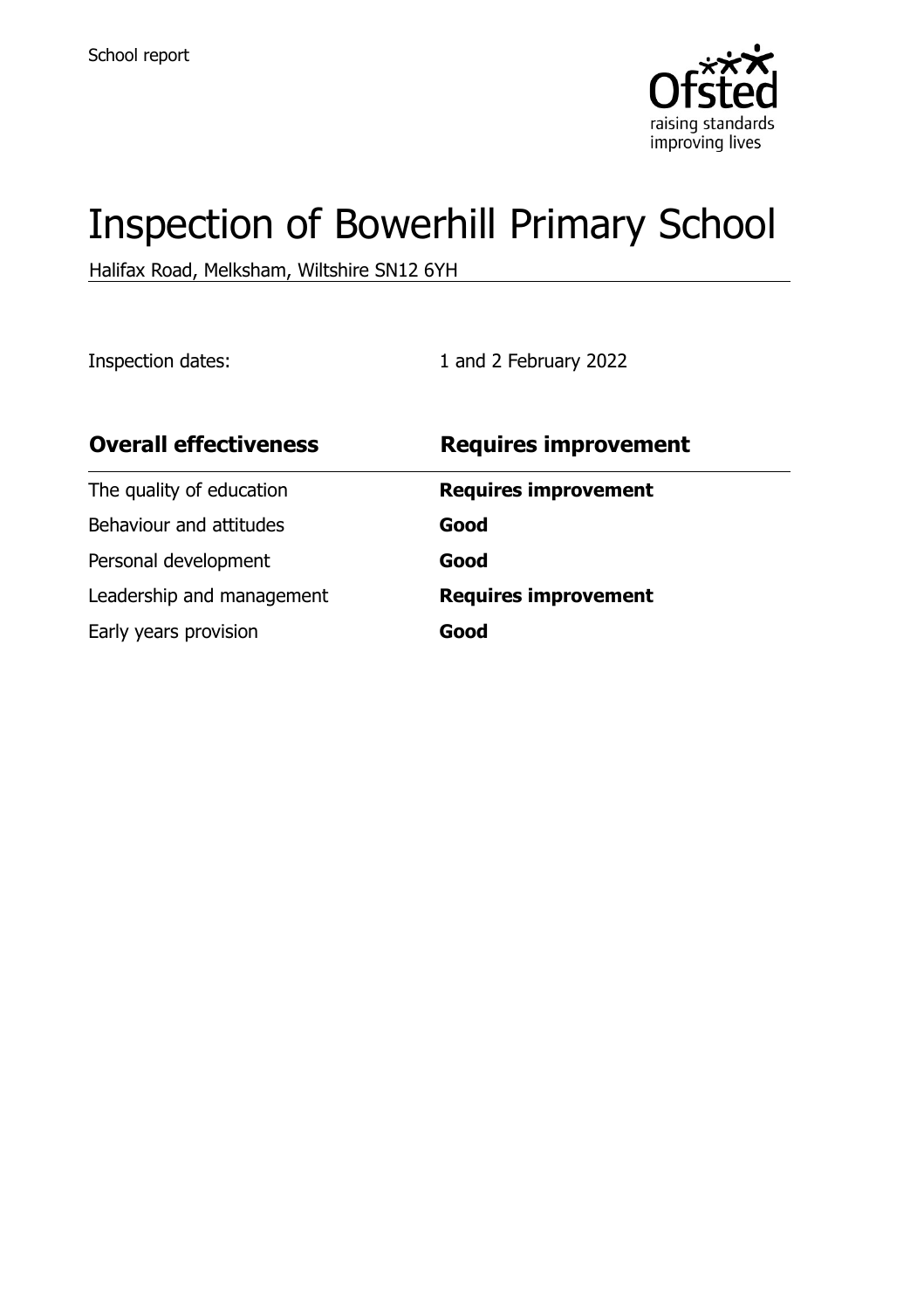

## **What is it like to attend this school?**

Pupils know how the school values of resilience, responsibility, respect, curiosity, compassion and trust help them to make the right choices. They are proud to attend Bowerhill Primary School. Pupils enjoy learning. Parents said that their children are happy at school.

The school is a calm and purposeful learning environment. Staff have high expectations of pupils' behaviour. This begins in the early years. Pupils behave well. They are polite and well mannered. Pupils show respect for each other and adults. They listen carefully when learning, and play well together.

Pupils feel safe in school. They know and understand the difference between bullying and falling out. Pupils said that bullying does not happen. They are caring and kind. Pupils believe it is 'what is inside a person that counts, not what they look like on the outside'.

Leaders are ambitious for pupils. Nonetheless, leaders' ambitions are not being realised. Pupils have gaps in their subject knowledge. Some pupils with special educational needs and/or disabilities (SEND) do not achieve as well as they could. This is because the curriculum is not adapted appropriately to meet their needs.

## **What does the school do well and what does it need to do better?**

Leaders have developed a well-sequenced curriculum in English and mathematics from Reception Year through to Year 6. They have identified the essential knowledge that they want pupils to know and remember. Teachers in the Reception class carefully plan learning activities in the classroom and outdoor spaces. They use high-quality talk and play to develop children's skills and knowledge well.

However, this is not the case for all subjects. Some curriculum content is not well sequenced. Where the curriculum content is not as well thought out, teachers do not know what essential knowledge they want pupils to learn. As a result, some of the planned content is not suitable. Activities do not always enable pupils to achieve the curriculum intentions. Consequently, pupils do not know more and remember more. This leads to gaps in their knowledge.

Where the curriculum is clear about what pupils need to learn and when, teachers plan and deliver effective learning. For example, in phonics lessons, each session follows a well-thought-out structure. Teachers' secure subject knowledge helps pupils to develop their phonic knowledge well. Pupils enjoy reading. Staff encourage pupils to develop a love of reading. Teachers share their favourite children's books and read to pupils regularly. There is a wide selection of books for pupils to choose from. Pupils enjoy these books.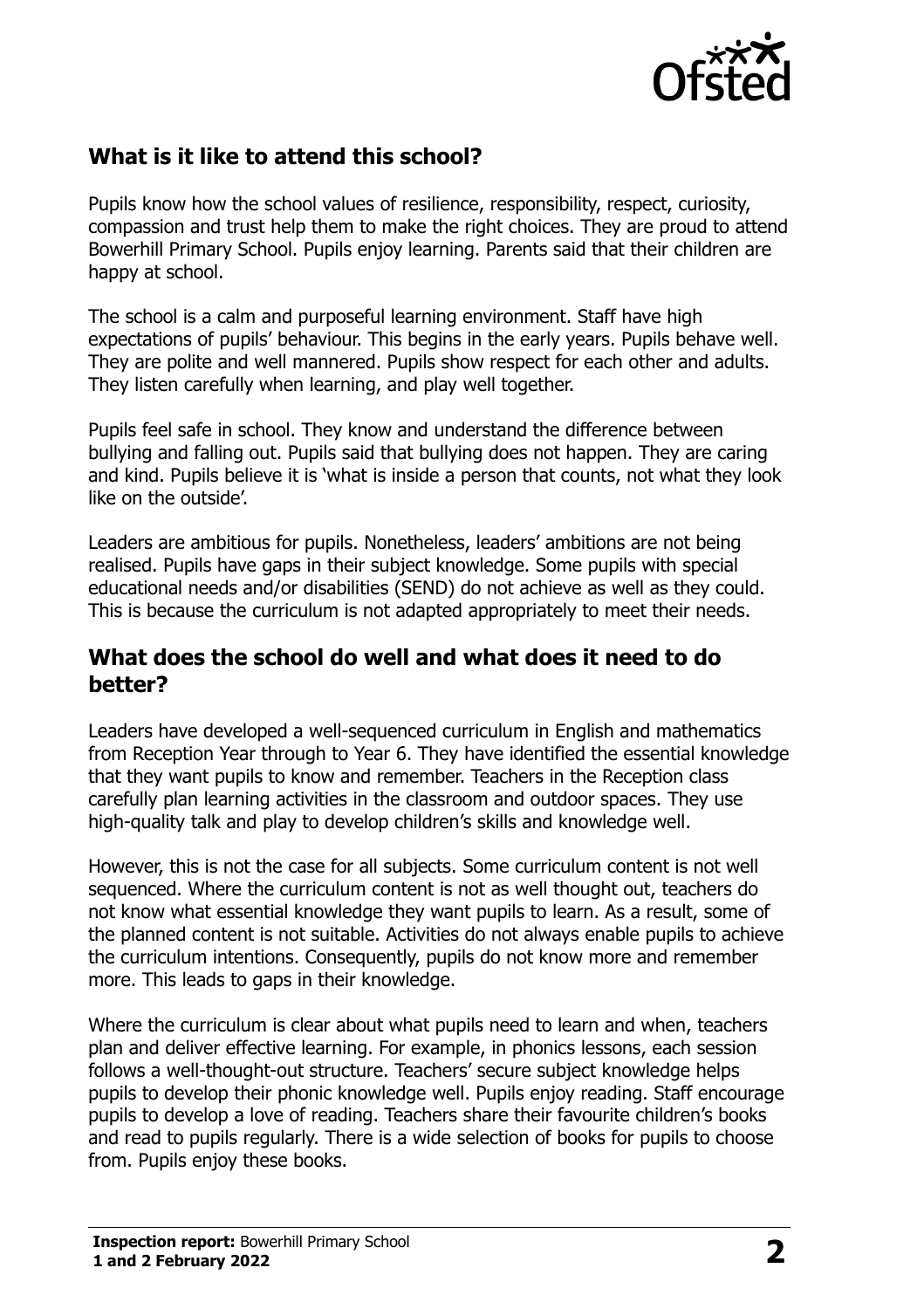

Teachers quickly spot when pupils need additional help. Extra sessions for phonics, reading and mathematics provide pupils with effective additional support. However, where pupils do have gaps in their learning, leaders do not know what they are. As a result, pupils' misconceptions increase. For example, pupils in Year 4 are unable to recall physical features in the local area or localities studied in geography. This is because they do not have a secure knowledge of what a physical feature is.

Pupils with SEND are not supported well enough. This is because learning activities are not adapted effectively. In addition, these pupils rely too heavily on additional adult support. This all contributes to pupils with SEND not achieving as well as they could.

Staff develop positive relationships and clear routines to help children settle into school life. As a result, pupils can learn and play independently. Pupils know how to be physically and mentally healthy. Leaders work well with parents to help overcome any issues that are stopping pupils from attending school regularly.

Leaders have introduced several changes in recent months in order to bring about improvements. The local governing body recognises the need for further development of the curriculum. Staff feel supported to make the necessary changes to improve the quality of education.

## **Safeguarding**

The arrangements for safeguarding are effective.

Appropriate safeguarding checks are in place before staff begin to work at the school. Staff attend regular safeguarding training and receive appropriate updates from leaders. They know how to spot and report concerns. Leaders of safeguarding follow up on any concerns in a timely manner. They work well with external agencies to seek advice and support for pupils and families in need.

Pupils are taught to keep themselves safe. For example, they know not to share personal information online.

## **What does the school need to do to improve?**

#### **(Information for the school and appropriate authority)**

- $\blacksquare$  In some subjects, the curriculum is not clear about what pupils need to learn and when. It does not help teachers to sequence the essential knowledge pupils must know and remember. Pupils' learning does not always match the intended expectation. Leaders need to help teachers to know how to organise and deliver the curriculum.
- Teachers do not know where there are gaps in pupils' knowledge in some foundation subjects. This leads to pupils being unable to build on their prior knowledge. As a result, pupils develop misconceptions. Leaders need to establish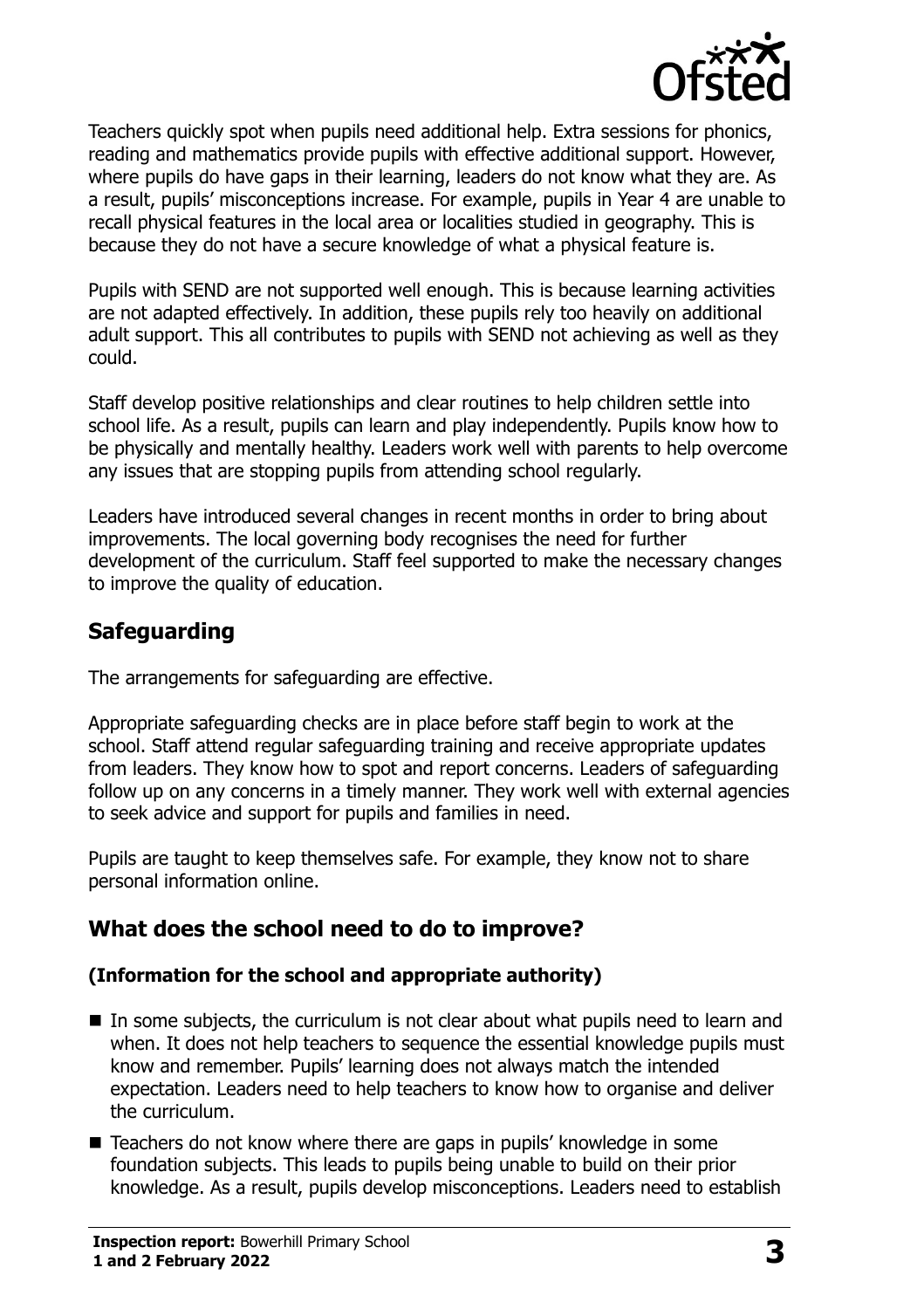

assessment systems for foundation subjects and use assessment information to support teachers to adapt the curriculum.

■ The curriculum is not sufficiently adapted to meet the needs of some pupils with SEND. This means that pupils with SEND do not learn as well as they could. Leaders need to support teachers to know how to adapt the curriculum appropriately to meet the needs of all pupils with SEND.

## **How can I feed back my views?**

You can use [Ofsted Parent View](http://parentview.ofsted.gov.uk/) to give Ofsted your opinion on your child's school, or to find out what other parents and carers think. We use information from Ofsted Parent View when deciding which schools to inspect, when to inspect them and as part of their inspection.

The Department for Education has further quidance on how to complain about a school.

If you are the school and you are not happy with the inspection or the report, you can [complain to Ofsted.](http://www.gov.uk/complain-ofsted-report)

### **Further information**

You can search for [published performance information](http://www.compare-school-performance.service.gov.uk/) about the school.

In the report, '[disadvantaged pupils](http://www.gov.uk/guidance/pupil-premium-information-for-schools-and-alternative-provision-settings)' refers to those pupils who attract government pupil premium funding: pupils claiming free school meals at any point in the last six years and pupils in care or who left care through adoption or another formal route.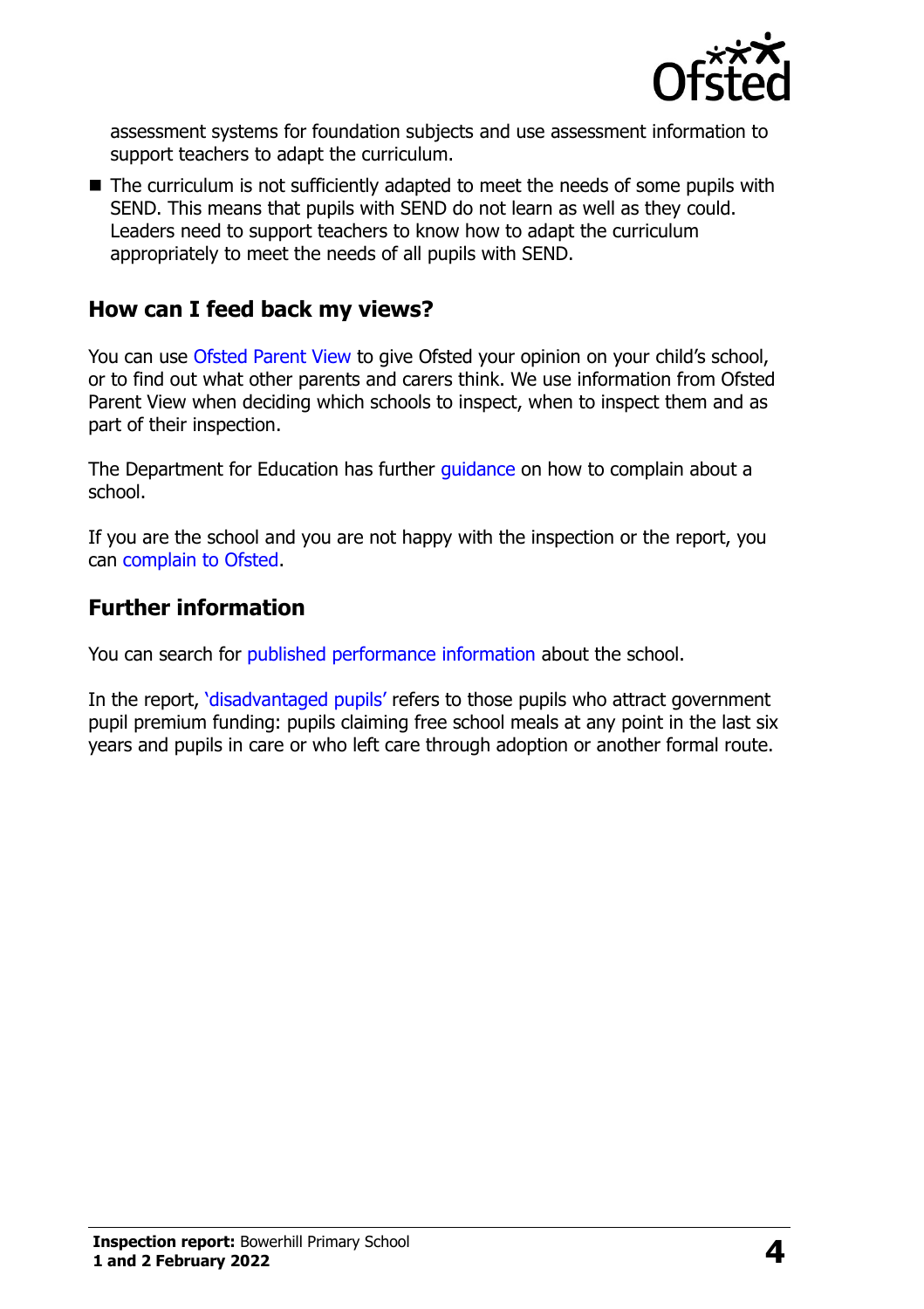

## **School details**

| Unique reference number             | 146343                     |
|-------------------------------------|----------------------------|
| <b>Local authority</b>              | Wiltshire                  |
| <b>Inspection number</b>            | 10207203                   |
| <b>Type of school</b>               | Primary                    |
| <b>School category</b>              | Academy converter          |
| Age range of pupils                 | 4 to 11                    |
| <b>Gender of pupils</b>             | Mixed                      |
| Number of pupils on the school roll | 404                        |
| <b>Appropriate authority</b>        | Board of trustees          |
| <b>Chair of trust</b>               | Ninna Gibson               |
| <b>Principal</b>                    | Anna Willcox               |
| Website                             | www.bowerhill.wilts.sch.uk |
| Date of previous inspection         | Not previously inspected   |

# **Information about this school**

- Bowerhill Primary School is part of The White Horse Federation multi-academy trust.
- The interim principal started working at the school in November 2021.
- The special educational needs coordinator was appointed in January 2022.
- $\blacksquare$  The school does not use any alternative providers.

## **Information about this inspection**

The inspectors carried out this inspection under section 5 of the Education Act 2005.

- This was the first routine inspection the school received since the COVID-19 pandemic began. Inspectors discussed the impact of the pandemic with leaders and have taken that into account in their evaluation of the school.
- The inspectors met with the principal, the executive director of education, the chief executive officer, staff, pupils and governors, including the chair of the local governing board.
- $\blacksquare$  The lead inspector listened to pupils read from Years 1, 2, 3 and 6.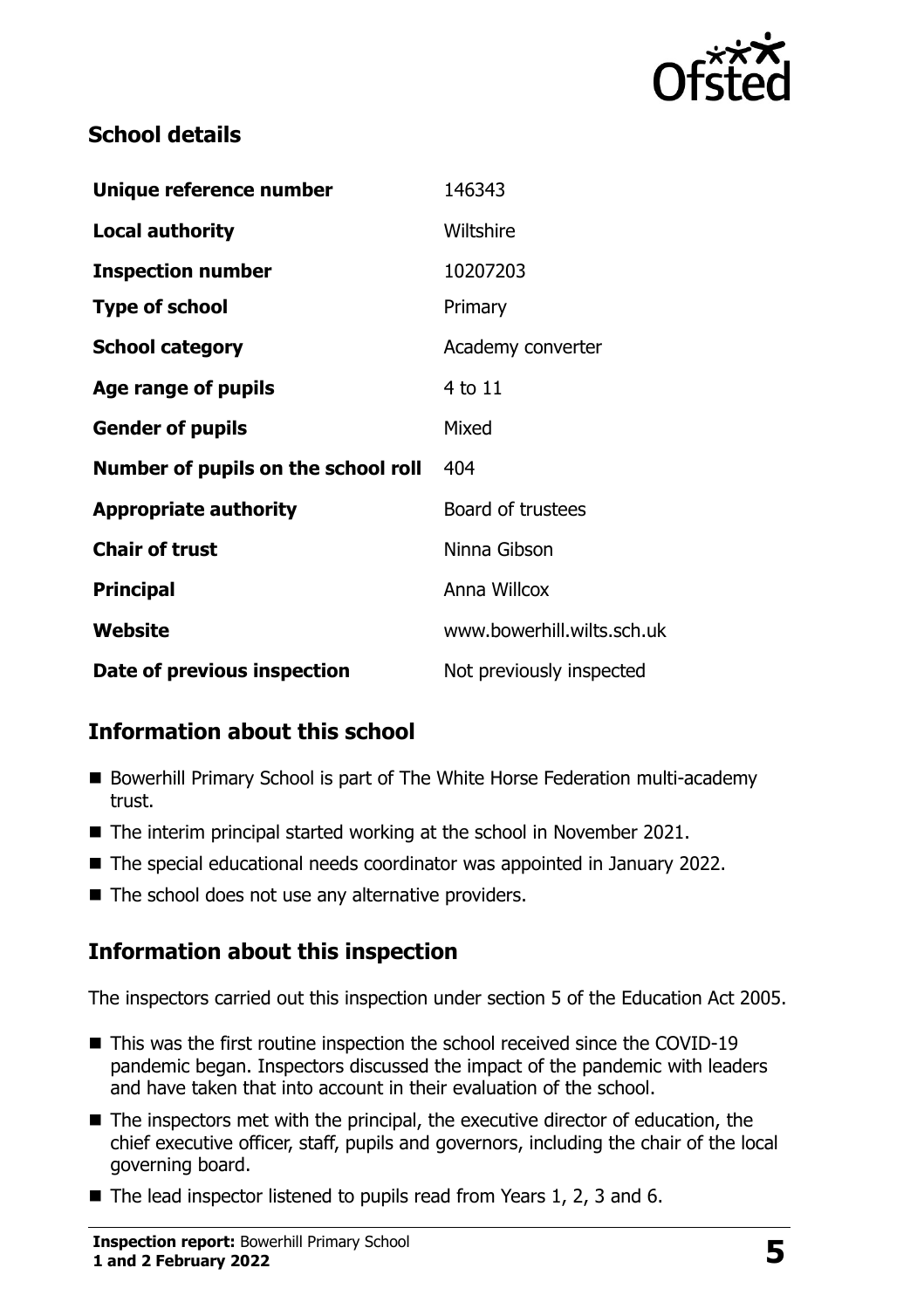

- The inspectors carried out deep dives in these subjects: reading, English, mathematics, geography and music. For each deep dive, the inspectors met with subject leaders, looked at curriculum plans, visited a sample of lessons, spoke to teachers, spoke to some pupils about their learning and looked at samples of pupils' work.
- Inspectors reviewed the school's safeguarding documentation, including records of safeguarding checks carried out on staff working at the school. They considered how well the designated safeguarding lead acts on concerns about pupils' safety and welfare. The inspectors spoke to pupils, staff, trustees and governors about safeguarding practices.
- Inspectors considered the responses to Ofsted's online survey, Parent View. They also took into consideration the responses to the surveys of staff and pupils.

#### **Inspection team**

| Marie Thomas, lead inspector | Her Majesty's Inspector |
|------------------------------|-------------------------|
| Kate Masters                 | Ofsted Inspector        |
| Jo Briscombe                 | Ofsted Inspector        |